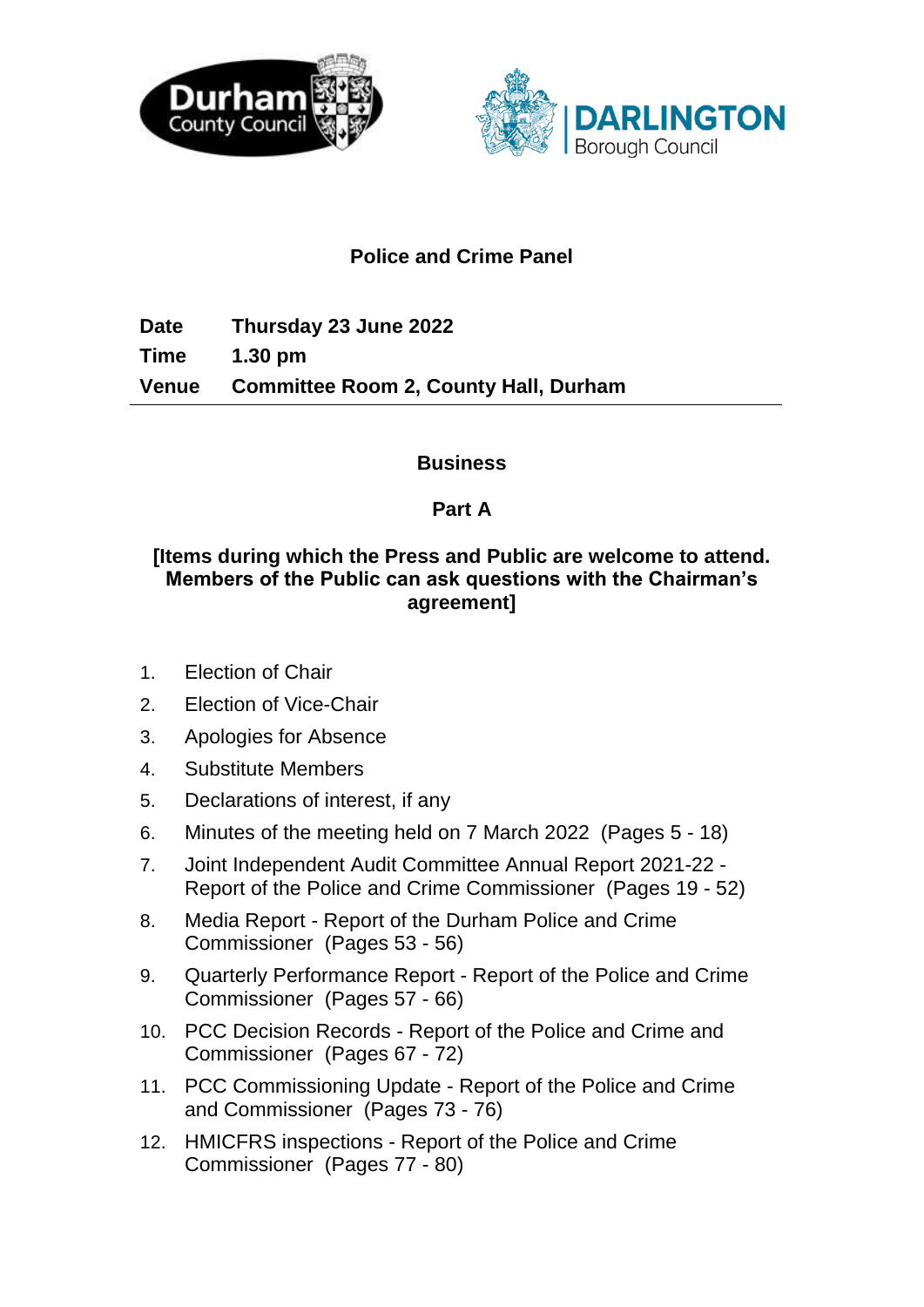- 13. Home Office White Paper Consultation 'Reforming Our Fire and Rescue Service' - Report of the Monitoring Officer and Clerk to the Police and Crime Panel(Pages 81 - 136)
- 14. Police and Crime Panel Annual Report 2021/22 and Work Programme 2022/23 - Report of the Monitoring Officer and Clerk to the Police and Crime Panel(Pages 137 - 154)
- 15. Complaints Update Report of the Monitoring Officer and Clerk to the Police and Crime Panel(Pages 155 - 158)
- 16. Review of Procedure for dealing with Complaints and Conduct matters against the Police and Crime Commissioner - Report of the Monitoring Officer and Clerk to the Police and Crime Panel (Pages 159 - 212)
- 17. Such other business, as in the opinion of the Chair of the meeting, is of sufficient urgency to warrant consideration
- 18. Any resolution relating to the exclusion of the public during the discussion of items containing exempt information

### **Part B**

#### **Items during which it is considered the meeting will not be open to the public (consideration of exempt or confidential information)**

- 19. Complaint against the Police and Crime Commissioner Report of the Monitoring Officer and Clerk to the Police and Crime Panel (Pages 213 - 240)
- 20. Independent Co-opted Member Appointment Report of the Monitoring Officer and Clerk to the Police and Crime Panel (Pages 241 - 248)
- 21. Such other business, as in the opinion of the Chair of the meeting, is of sufficient urgency to warrant consideration

# **Helen Lynch**

Monitoring Officer

County Hall Durham 15 June 2022